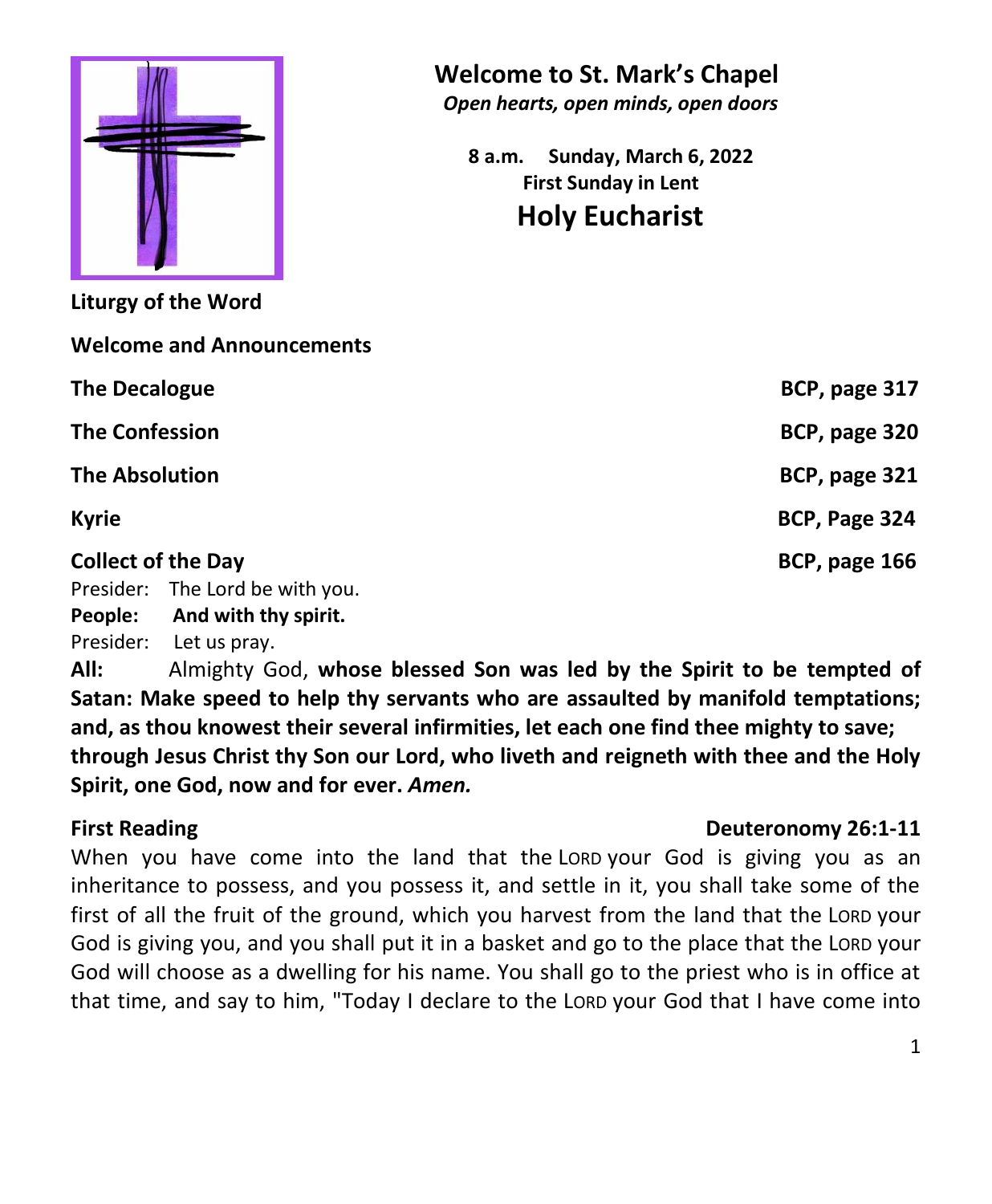the land that the LORD swore to our ancestors to give us." When the priest takes the basket from your hand and sets it down before the altar of the LORD your God, you shall make this response before the LORD your God: "A wandering Aramean was my ancestor; he went down into Egypt and lived there as an alien, few in number, and there he became a great nation, mighty and populous. When the Egyptians treated us harshly and afflicted us, by imposing hard labor on us, we cried to the LORD, the God of our ancestors; the LORD heard our voice and saw our affliction, our toil, and our oppression. The LORD brought us out of Egypt with a mighty hand and an outstretched arm, with a terrifying display of power, and with signs and wonders; and he brought us into this place and gave us this land, a land flowing with milk and honey. So now I bring the first of the fruit of the ground that you, O LORD, have given me." You shall set it down before the LORD your God and bow down before the LORD your God. Then you, together with the Levites and the aliens who reside among you, shall celebrate with all the bounty that the LORD your God has given to you and to your house.

Reader: The Word of the Lord. **People: Thanks be to God.**

**Psalm 91:1-2, 9-16** *Qui habitat* **BCP, Page 719**

- 1 He who dwells in the shelter of the Most High, \* abides under the shadow of the Almighty.
- 2 He shall say to the LORD,

"You are my refuge and my stronghold, \* my God in whom I put my trust."

9 Because you have made the LORD your refuge, \* and the Most High your habitation,

- 10 There shall no evil happen to you, \* neither shall any plague come near your dwelling.
- 11 For he shall give his angels charge over you, \* to keep you in all your ways.
- 12 They shall bear you in their hands, \* lest you dash your foot against a stone.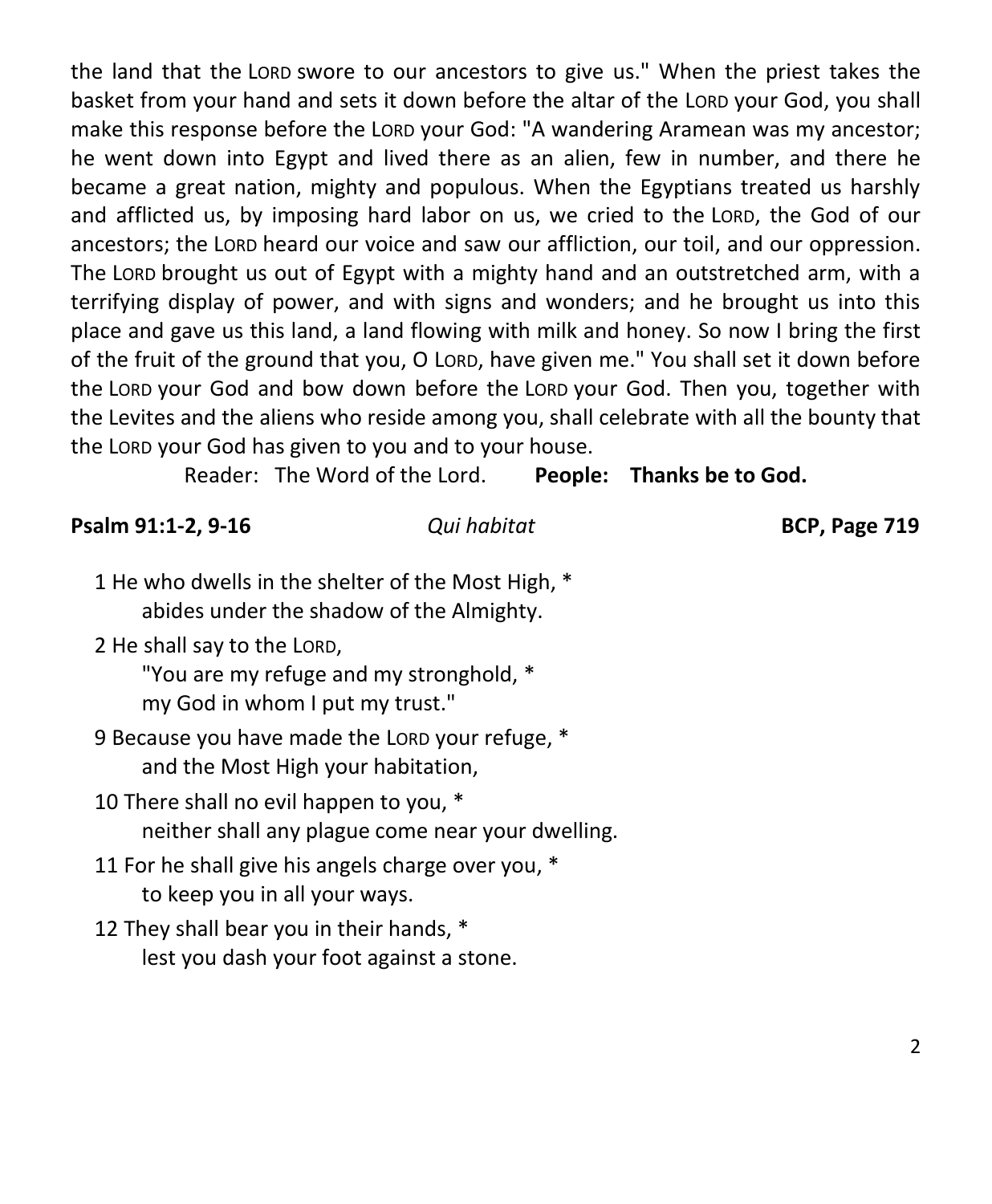- 13 You shall tread upon the lion and adder; \* you shall trample the young lion and the serpent under your feet.
- 14 Because he is bound to me in love,

therefore will I deliver him; \*

I will protect him, because he knows my Name.

15 He shall call upon me, and I will answer him; \*

I am with him in trouble;

I will rescue him and bring him to honor.

16 With long life will I satisfy him, \*

and show him my salvation.

**Second Reading Romans 10:8b-13**

"The word is near you, on your lips and in your heart"(that is, the word of faith that we proclaim); because if you confess with your lips that Jesus is Lord and believe in your heart that God raised him from the dead, you will be saved. For one believes with the heart and so is justified, and one confesses with the mouth and so is saved. The scripture says, "No one who believes in him will be put to shame." For there is no distinction between Jew and Greek; the same Lord is Lord of all and is generous to all who call on him. For, "Everyone who calls on the name of the Lord shall be saved."

Reader: The Word of the Lord. **People: Thanks be to God.**

# **Holy Gospel Luke 4:1-13**

*Priest:* The Holy Gospel of our Lord Jesus Christ according to Luke.

# *People:* **Glory be to thee, O Lord.**

After his baptism, Jesus, full of the Holy Spirit, returned from the Jordan and was led by the Spirit in the wilderness, where for forty days he was tempted by the devil. He ate nothing at all during those days, and when they were over, he was famished. The devil said to him, "If you are the Son of God, command this stone to become a loaf of bread." Jesus answered him, "It is written, 'One does not live by bread alone.'" Then the devil led him up and showed him in an instant all the kingdoms of the world. And the devil said to him, "To you I will give their glory and all this authority; for it has been given over to me, and I give it to anyone I please. If you, then, will worship me, it will all be yours."